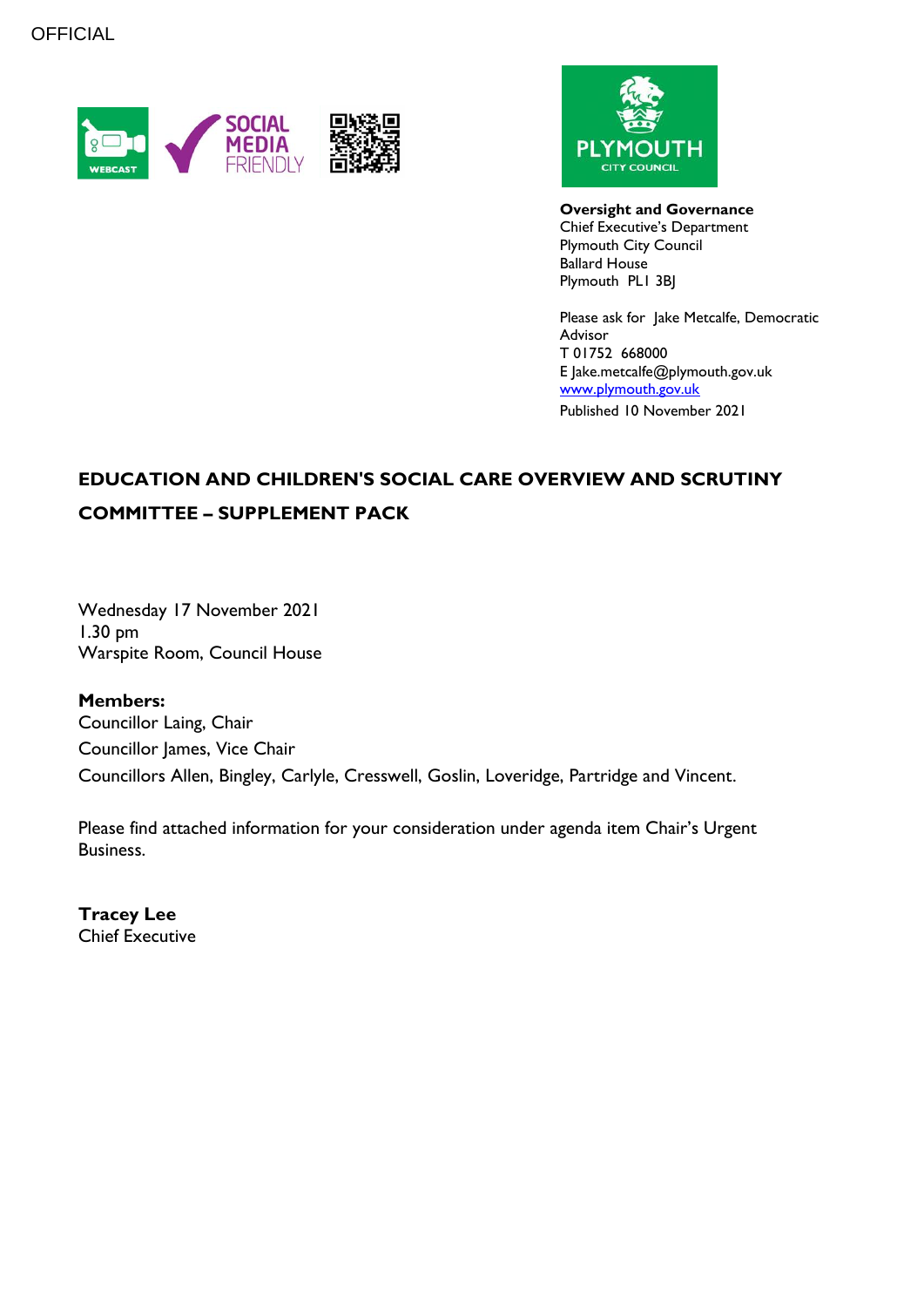## **Education and Children's Social Care Overview and Scrutiny Committee**

## **4. Chair's Urgent Business (Pages 1 - 2)**

To receive reports on business which in the opinion of the Chair, should be brought forward for urgent consideration.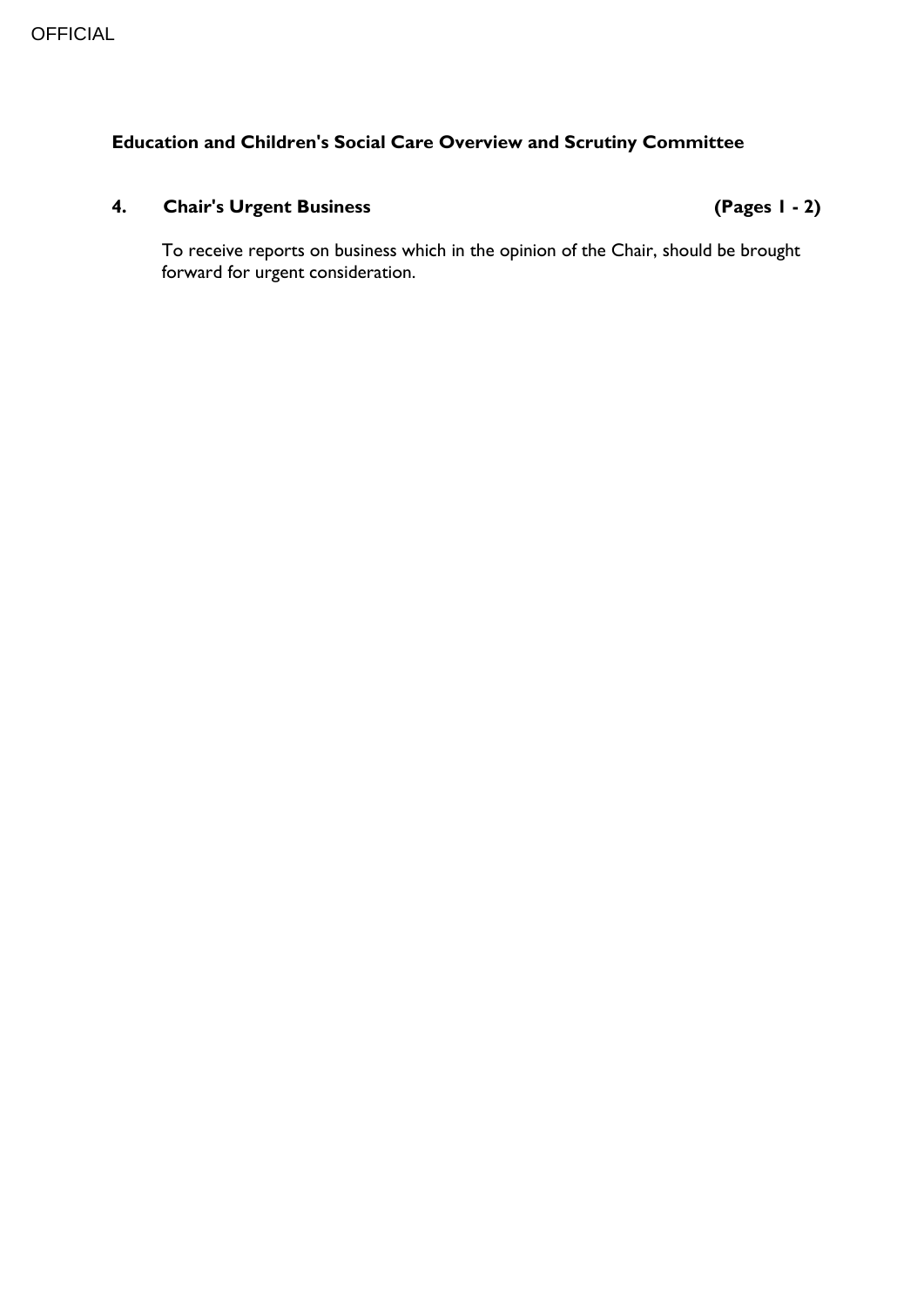Department for Work & Pensions

Ministerial Correspondence Caxton House Tothill Street LONDON SW1H 9DA

**0207 340 4000**

**www.gov.uk** 

**ministers@dwp.gov.uk**

12 October 2021

Our ref: MC2021/76539

Cllr Jemima Laing Plymouth City Council Windsor House **Plymouth** PL6 5UF

jemima.laing@plymouth.gov.uk

Dear Councillor Laing

Thank you for your letter of 20 September to the Secretary of State on behalf of the Education and Children's Social Care Overview and Scrutiny Committee at Plymouth City Council about the Department for Work and Pensions (DWP) Kickstart Scheme. I am replying to you as the Minister for Employment.

I write to you with the latest update and I hope that you will find the following comments to be helpful.

I would firstly like to thank you for all the work that Plymouth City Council has done to support local employers to participate in the DWP Kickstart Scheme. I recognise the huge difference that this has made to both the career prospects of young people and to businesses in Plymouth.

I can confirm that we will continue supporting young people into Kickstart jobs to 31 March 2022. This means that young people at risk of long-term unemployment will continue to be able to start Kickstart jobs until the end of March next year - giving them access to employment support and work experience through employers up and down the country.

The window for new applications to the Kickstart Scheme from employers and variations from Gateway Organisations will close on 17 December 2021. No further applications will be considered after this date.

Since the DWP Kickstart Scheme launched in September 2020, employers up and down the country have created superb jobs for young people who have been hardest hit by the economic impact of the pandemic.